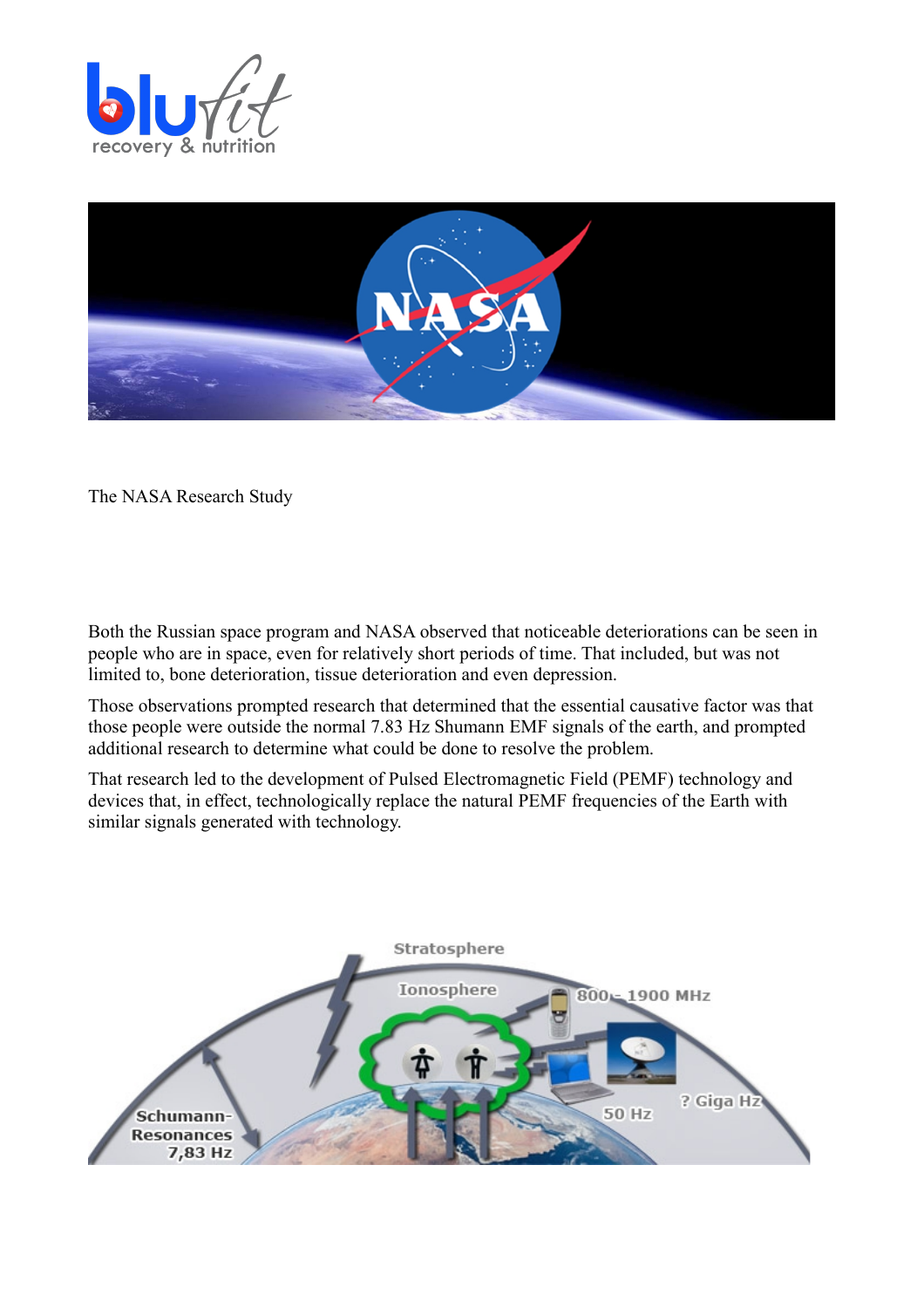

## **Thomas J. Goodwin, Ph.D.**

Dr. Thomas J. Goodwin is best known for his work in physiology and bioengineering research, particularly for the study of human physiology and tumor biology, 3-D models as microbial hosts for infectious disease, and research into the **effects of ultra-low frequency electromagnetic fields on human tissues**.

Dr. Goodwin has been granted 20 U.S. patents, with several disclosures pending, has published more than 45 peer-reviewed scientific papers and is the recipient of more than 55 NASA Scientific and Technical awards. He is based at NASA's Johnson Space Center (JSC) in Houston, Texas.

## **NASA 4-year collaborative study on the efficacy of electromagnetic fields to stimulate growth and repair in mammalian tissues.**

## **CHIEF INVESTIGATOR:Thomas J. Goodwin, Ph.D., Lynden B Johnson Space Center**

The 4 year NASA study lead by Dr. Thomas Goodwin, PhD, on the ability of PEMF to improve the growth and repair of tissues in mammals is ground breaking research.

The research was not limited to PEMF therapy, but also **included forms of energy medicine including lasers, LEDs and static magnets**. After finding **PEMFs were the most effective in healing and regeneration**, Dr. Goodwin and his team looked at many different PEMF parameters including frequency, waveform, intensity, etc. What NASA found was that the **best results and greatest efficacy** came from **Low Frequency, Low Intensity, and Rapidly varying PEMF signals**. Basically frequencies and intensities that **closely match what the Earth gives us** with a signal that produces maximum healing effects on the body!

Specifically, NASA found the **best results with the PEMF** parameters below:

**Rapid Time Varying Waveform** – Specifically the Squarewave (sawtooth also fits this criteria)

Low Frequency: 10 Hz (close to the frequencies of earth)

Low Intensity:  $1 - 20$  microTesla, which is even less than the strength of the earth's magnetic field (33 – 66 microTesla)

Additionally NASA found that slowly varying (millisecond pulse, sine wave), non-varying (static magnetic) and LASERS had little or no effect.